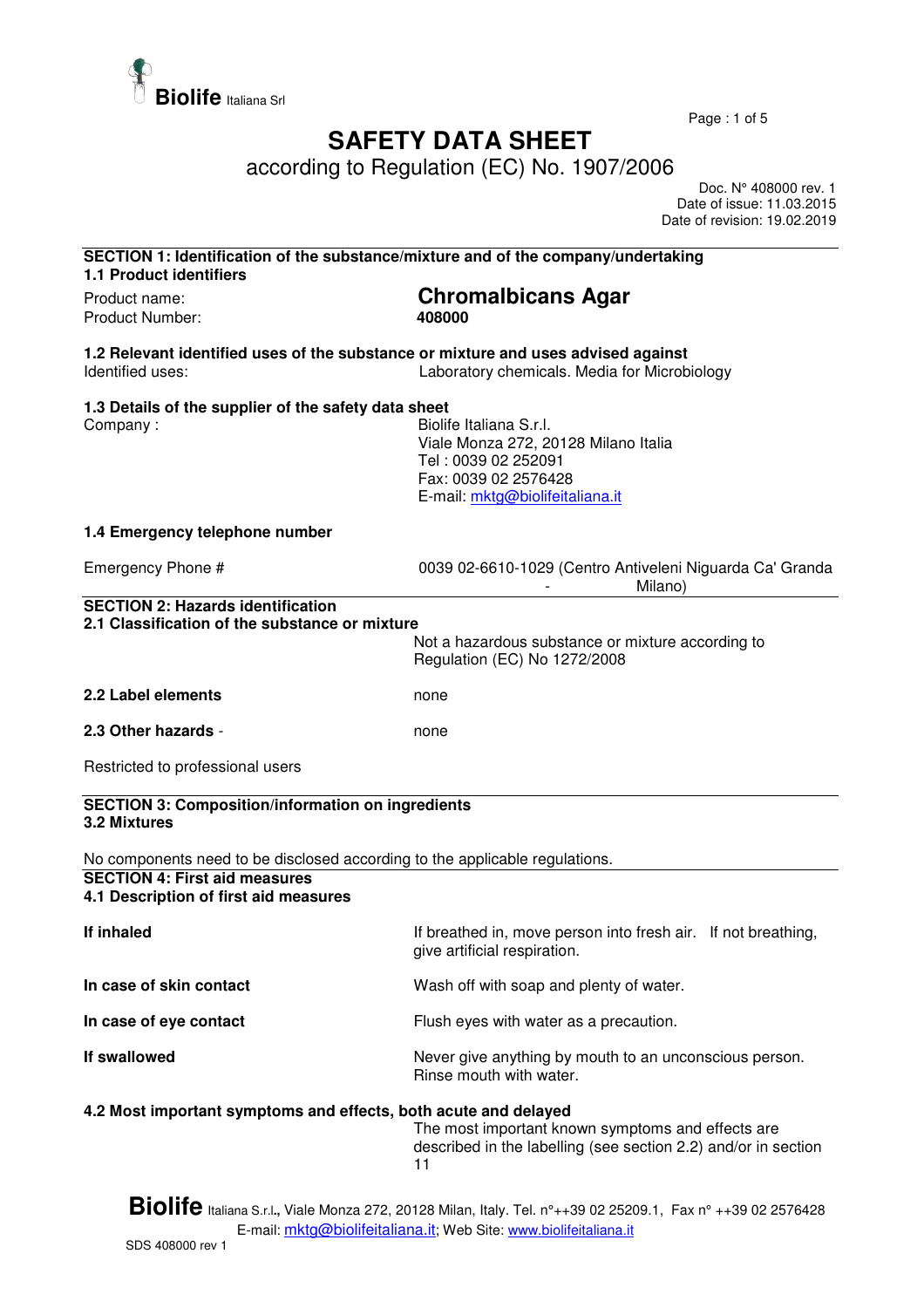

Page : 2 of 5

| 4.3 Indication of any immediate medical attention and special treatment needed |  |
|--------------------------------------------------------------------------------|--|
| no data available                                                              |  |

| <b>SECTION 5: Fire fighting measures</b><br>5.1 Extinguishing media                                                                                                        |                                                                                                                                                                |  |
|----------------------------------------------------------------------------------------------------------------------------------------------------------------------------|----------------------------------------------------------------------------------------------------------------------------------------------------------------|--|
| Suitable extinguishing media                                                                                                                                               | Use water spray, alcohol-resistant foam, dry chemical or<br>carbon dioxide.                                                                                    |  |
| 5.2 Special hazards arising from the substance or mixture                                                                                                                  |                                                                                                                                                                |  |
|                                                                                                                                                                            | Carbon oxides, Hydrogen chloride gas, Sodium oxides                                                                                                            |  |
| 5.3 Advice for fire-fighters                                                                                                                                               | Wear self contained breathing apparatus for fire fighting if<br>necessary.                                                                                     |  |
| 5.4 Further information                                                                                                                                                    | no data available                                                                                                                                              |  |
| <b>SECTION 6: Accidental release measures</b>                                                                                                                              |                                                                                                                                                                |  |
| 6.1 Personal precautions, protective equipment and emergency procedures                                                                                                    | Avoid dust formation. Avoid breathing vapours, mist or gas.<br>For personal protection see section 8.                                                          |  |
| <b>6.2 Environmental precautions</b>                                                                                                                                       | Do not let product enter drains.                                                                                                                               |  |
| 6.3 Methods and materials for containment and cleaning up                                                                                                                  | Sweep up and shovel. Keep in suitable, closed containers for<br>disposal.                                                                                      |  |
| 6.4 Reference to other sections                                                                                                                                            | For disposal see section 13.                                                                                                                                   |  |
| <b>SECTION 7: Handling and storage</b><br>7.1 Precautions for safe handling                                                                                                | Provide appropriate exhaust ventilation at places where dust<br>is formed. Normal measures for preventive fire protection.<br>For precautions see section 2.2. |  |
| 7.2 Conditions for safe storage, including any incompatibilities<br>Keep container tightly closed in a dry and well-ventilated<br>place. Store in cool place. Hygroscopic. |                                                                                                                                                                |  |
| 7.3 Specific end use(s)                                                                                                                                                    | Apart from the uses mentioned in section 1.2 no other<br>specific uses are stipulated                                                                          |  |
| <b>SECTION 8: Exposure controls/personal protection</b><br>8.1 Control parameters                                                                                          |                                                                                                                                                                |  |
| Components with workplace control parameters                                                                                                                               |                                                                                                                                                                |  |
|                                                                                                                                                                            | It doesn't contain substances with occupational exposure<br>limit value.                                                                                       |  |
| 8.2 Exposure controls<br>Appropriate engineering controls                                                                                                                  | General industrial hygiene practice.                                                                                                                           |  |
| Personal protective equipment<br><b>Eye/face protection</b>                                                                                                                | Use equipment for eye protection tested and approved under<br>appropriate government standards such as NIOSH (US) or<br>EN 166(EU).                            |  |
| <b>Skin protection</b>                                                                                                                                                     | Handle with gloves. Gloves must be inspected prior to use.<br>Use proper glove removal technique (without touching                                             |  |

**Biolife** Italiana S.r.l**.,** Viale Monza 272, 20128 Milan, Italy. Tel. n°++39 02 25209.1, Fax n° ++39 02 2576428 E-mail: <u>mktg@biolifeitaliana.it</u>; Web Site: www.biolifeitaliana.it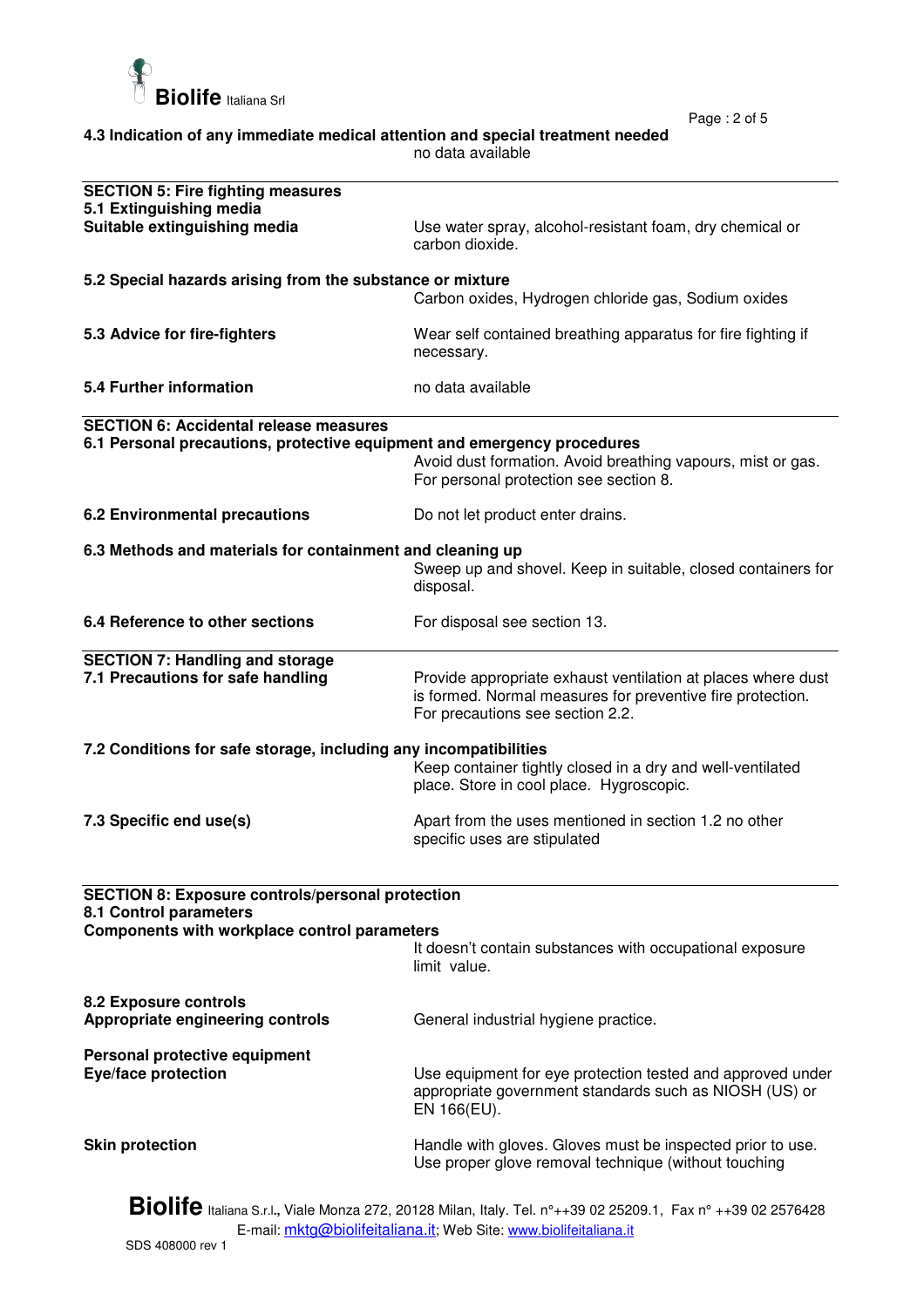

 Page : 3 of 5 glove's outer surface) to avoid skin contact with this product. Dispose of contaminated gloves after use in accordance with applicable laws and good laboratory practices. Wash and dry hands. The selected protective gloves have to satisfy the specifications of EU Directive 89/686/EEC and the standard EN 374 derived from it. **Body Protection**  Choose body protection in relation to its type, to the concentration and amount of dangerous substances, and to the specific work-place. The type of protective equipment must be selected according to the concentration and amount of the dangerous substance at the specific workplace. **Respiratory protection Respiratory protection is not required. Where protection from** nuisance levels of dusts are desired, use type N95 (US) or type P1 (EN 143) dust masks. Use respirators and components tested and approved under appropriate government standards such as NIOSH (US) or CEN (EU).

## **Control of environmental exposure** Do not let product enter drains.

| <b>SECTION 9: Physical and chemical properties</b>        |                                              |  |  |  |
|-----------------------------------------------------------|----------------------------------------------|--|--|--|
| 9.1 Information on basic physical and chemical properties |                                              |  |  |  |
| a) Appearance Form:                                       | powder                                       |  |  |  |
| Colour:                                                   | no data available                            |  |  |  |
| b) Odour                                                  | no data available                            |  |  |  |
| c) Odour Threshold                                        | no data available                            |  |  |  |
| d) pH                                                     | no data available                            |  |  |  |
| e) Melting point/freezing                                 |                                              |  |  |  |
| point                                                     | no data available                            |  |  |  |
| f) Initial boiling point and                              |                                              |  |  |  |
| boiling range                                             | no data available                            |  |  |  |
| g) Flash point                                            | no data available                            |  |  |  |
| h) Evaporation rate                                       | no data available                            |  |  |  |
| i) Flammability (solid, gas)                              | no data available                            |  |  |  |
| j) Upper/lower                                            |                                              |  |  |  |
| flammability or                                           |                                              |  |  |  |
| explosive limits                                          | no data available                            |  |  |  |
| k) Vapour pressure                                        | no data available                            |  |  |  |
| I) Vapour density                                         | no data available                            |  |  |  |
| m) Relative density                                       | no data available                            |  |  |  |
| n) Water solubility                                       | no data available                            |  |  |  |
| o) Partition coefficient: n-octanol/                      |                                              |  |  |  |
| water                                                     | no data available                            |  |  |  |
| p) Auto-ignition temperature                              | no data available                            |  |  |  |
| q) Decomposition temperature                              | no data available                            |  |  |  |
| r) Viscosity                                              | no data available                            |  |  |  |
| s) Explosive properties                                   | no data available                            |  |  |  |
| t) Oxidizing properties                                   | no data available                            |  |  |  |
| 9.2 Other safety information                              | no data available                            |  |  |  |
| <b>SECTION 10: Stability and reactivity</b>               |                                              |  |  |  |
| 10.1 Reactivity                                           | no data available                            |  |  |  |
| <b>10.2 Chemical stability</b>                            | Stable under recommended storage conditions. |  |  |  |

**Biolife** Italiana S.r.l**.,** Viale Monza 272, 20128 Milan, Italy. Tel. n°++39 02 25209.1, Fax n° ++39 02 2576428 E-mail: mktg@biolifeitaliana.it; Web Site: www.biolifeitaliana.it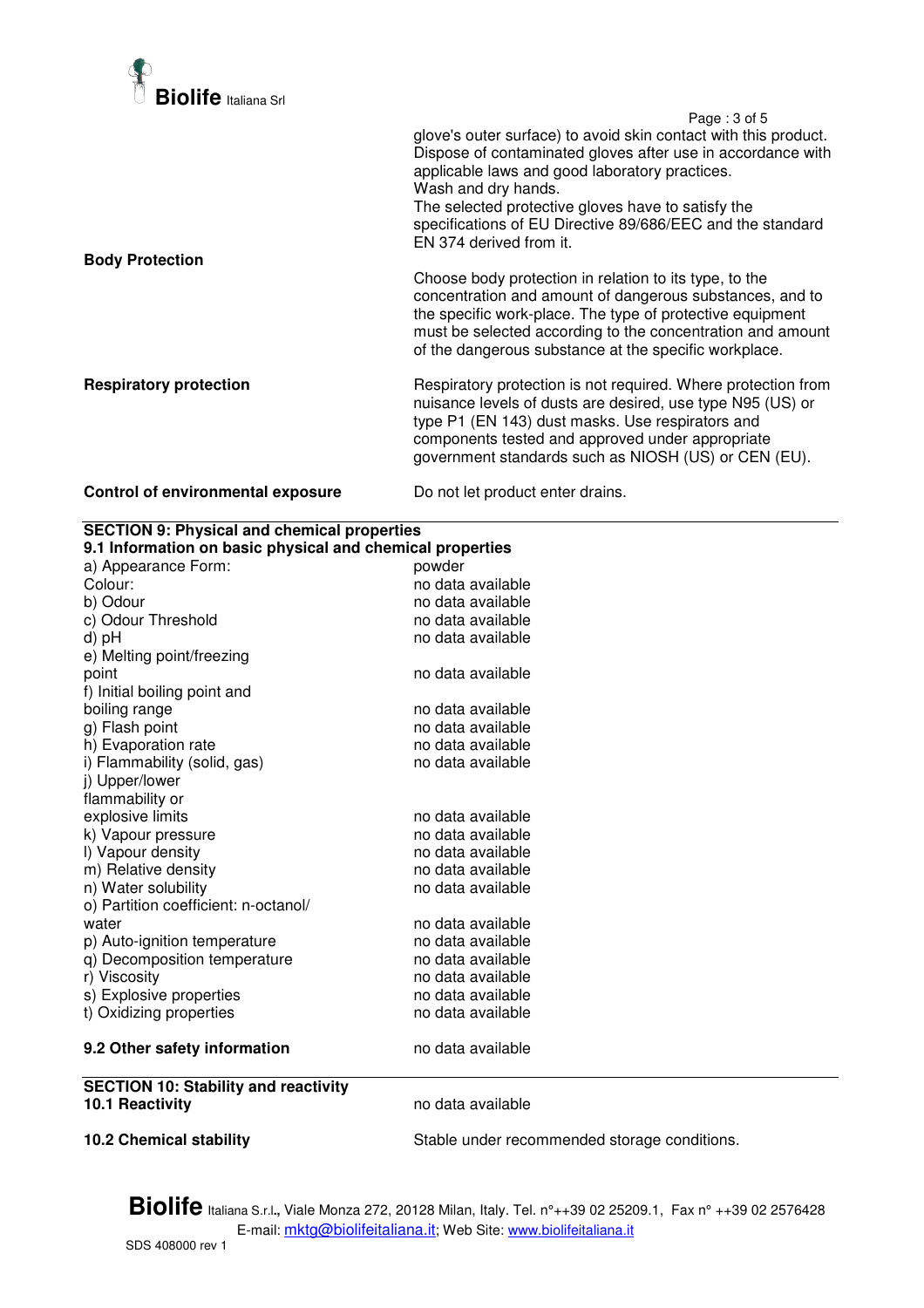

|                                                                                                                    | Page: 4 of 5                                                                                                                                                        |
|--------------------------------------------------------------------------------------------------------------------|---------------------------------------------------------------------------------------------------------------------------------------------------------------------|
| 10.3 Possibility of hazardous reactions                                                                            | no data available                                                                                                                                                   |
| 10.4 Conditions to avoid                                                                                           | no data available                                                                                                                                                   |
| 10.5 Incompatible materials                                                                                        | Strong oxidizing agents                                                                                                                                             |
| 10.6 Hazardous decomposition products                                                                              | Other decomposition products - no data available In the<br>event of fire: see section 5                                                                             |
| <b>SECTION 11: Toxicological information</b><br>11.1 Information on toxicological effects<br><b>Acute toxicity</b> | no data available                                                                                                                                                   |
| <b>Skin corrosion/irritation</b>                                                                                   | no data available                                                                                                                                                   |
| Serious eye damage/eye irritation                                                                                  | no data available                                                                                                                                                   |
| Respiratory or skin sensitisation                                                                                  | no data available                                                                                                                                                   |
| Germ cell mutagenicity                                                                                             | no data available                                                                                                                                                   |
| Carcinogenicity                                                                                                    | IARC: No component of this product present at levels greater<br>than or equal to 0.1% is identified as probable, possible or<br>confirmed human carcinogen by IARC. |
| <b>Reproductive toxicity</b>                                                                                       | no data available                                                                                                                                                   |
| Specific target organ toxicity - single exposure                                                                   | no data available                                                                                                                                                   |
| Specific target organ toxicity - repeated exposure                                                                 | no data available                                                                                                                                                   |
| <b>Aspiration hazard</b>                                                                                           | no data available                                                                                                                                                   |
| <b>Additional Information</b><br>thoroughly investigated.                                                          | RTECS: Not available<br>To the best of our knowledge, the chemical, physical, and toxicological properties have not been                                            |
| <b>SECTION 12: Ecological information</b><br>12.1 Toxicity                                                         | no data available                                                                                                                                                   |
| 12.2 Persistence and degradability                                                                                 | no data available                                                                                                                                                   |
| 12.3 Bio accumulative potential                                                                                    | no data available                                                                                                                                                   |
| 12.4 Mobility in soil                                                                                              | no data available                                                                                                                                                   |
| 12.5 Results of PBT and vPvB assessment                                                                            | PBT/vPvB assessment not available as chemical safety<br>assessment not required/not conducted                                                                       |
| 12.6 Other adverse effects                                                                                         | no data available                                                                                                                                                   |
| <b>SECTION 13: Disposal considerations</b><br>13.1 Waste treatment methods<br><b>Product</b>                       | Offer surplus and non-recyclable solutions to a licensed                                                                                                            |

**Biolife** Italiana S.r.l**.,** Viale Monza 272, 20128 Milan, Italy. Tel. n°++39 02 25209.1, Fax n° ++39 02 2576428

disposal company.